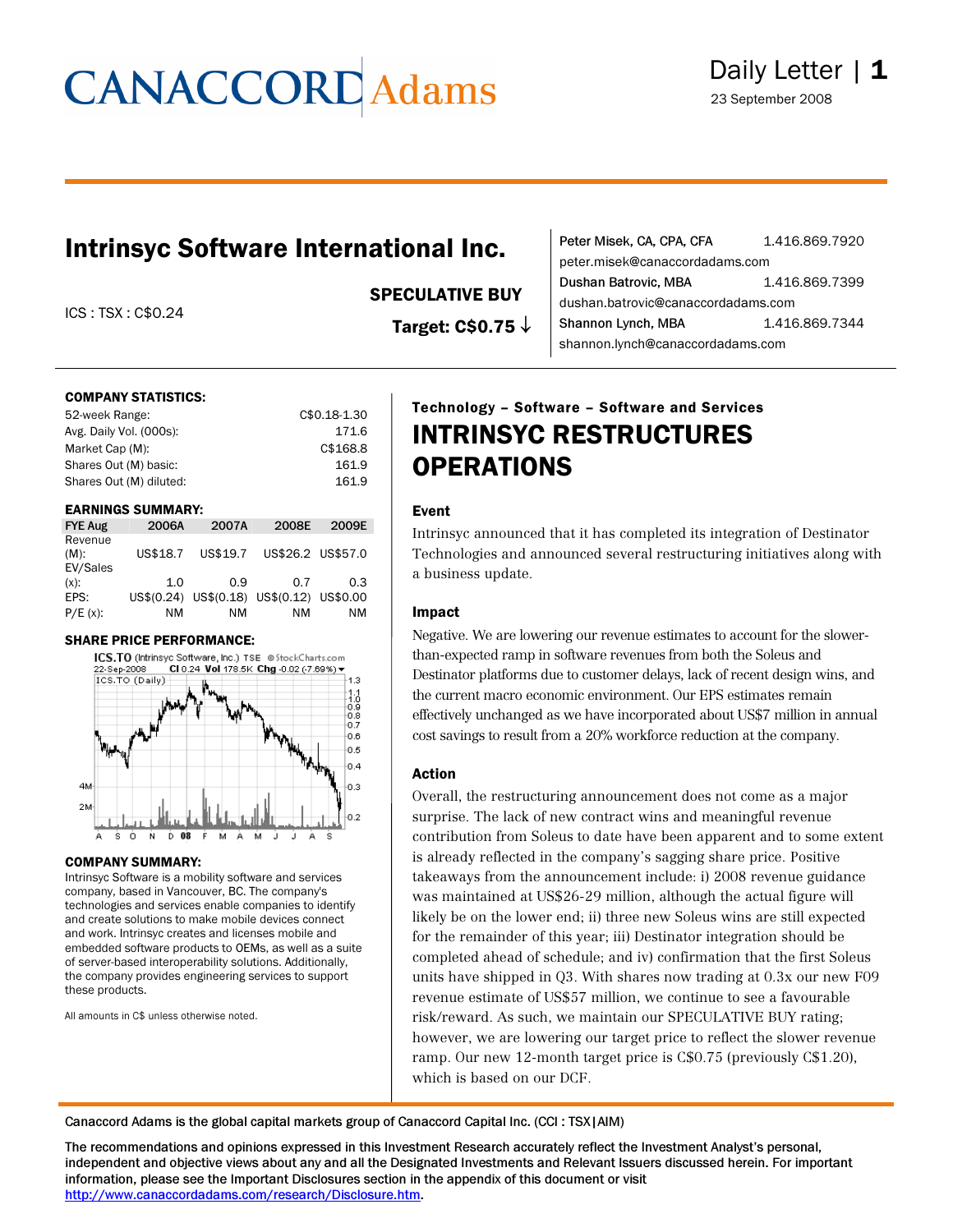#### Integration and restructuring details

- Destinator integration should be completed ahead of schedule.
- Management announced several cost-reduction initiatives that are expected to yield cost savings of US\$6-8 million per year, which include:
	- A worldwide headcount reduction of 20%
	- The restructuring of executive management:
		- Appointed Tracy Rees to new position of COO; this new role consolidates the two VP positions of Worldwide Sales, and Marketing and Business and Global Engineering Operations.
	- Intrinsyc expects to record a charge related to severance costs and other write-offs in Q3 and Q4/F08.
	- Cost-reduction initiatives are expected to be completed in November 2008.

#### Business update

- Management confirmed that the first Soleus units shipped in Q3/F08 in Taiwan and are expected to ship in Europe by the end of fiscal 2008.
- Development work with Quanta Computer remains on schedule for release in Q4/F08.
- Engagements with Samsung Semiconductor System LSI Division are progressing and are expected to be a material revenue contributor for Soleus in 2009.
- Management reiterated its guidance of US\$26-29 million in revenue and four design wins for fiscal 2008.

#### Estimate revisions

We lowering our revenue estimates to account for the slower-than-expected ramp in software sales from both the Soleus and Destinator platforms due to customer delays, lack of recent design wins, and the current macro economic environment. We have also lowered our cost estimates to account for the company's restructuring efforts. Our Q3/F08 revenue estimate decreases by US\$600K to US\$7.4 million, while our loss per share remains unchanged at (US\$0.03). Our fiscal 2008 revenue estimate decreases by US\$1.8 million to US\$26.2 million and our loss per share remains constant at (US\$0.12). Our fiscal 2009 revenue estimate decreases to US\$57 million from US\$67 million and our earnings per share decreases to nil from a penny. These estimates do not take into account one-time restructuring costs.

| <b>Figure 1: Estimate revisions</b> |        |            |      |
|-------------------------------------|--------|------------|------|
|                                     | 03/F08 | <b>F08</b> | F09  |
| Revenue (M)                         |        |            |      |
| Revised                             | 7.4    | 26.2       | 57.0 |
| Original*                           | 8.0    | 28.0       | 67.0 |
| <b>Adjusted EPS</b>                 |        |            |      |
| Revised                             | (0.03) | (0.12)     | 0.00 |
| Original*                           | (0.03) | (0.12)     | 0.01 |

Source: Canaccord Adams estimates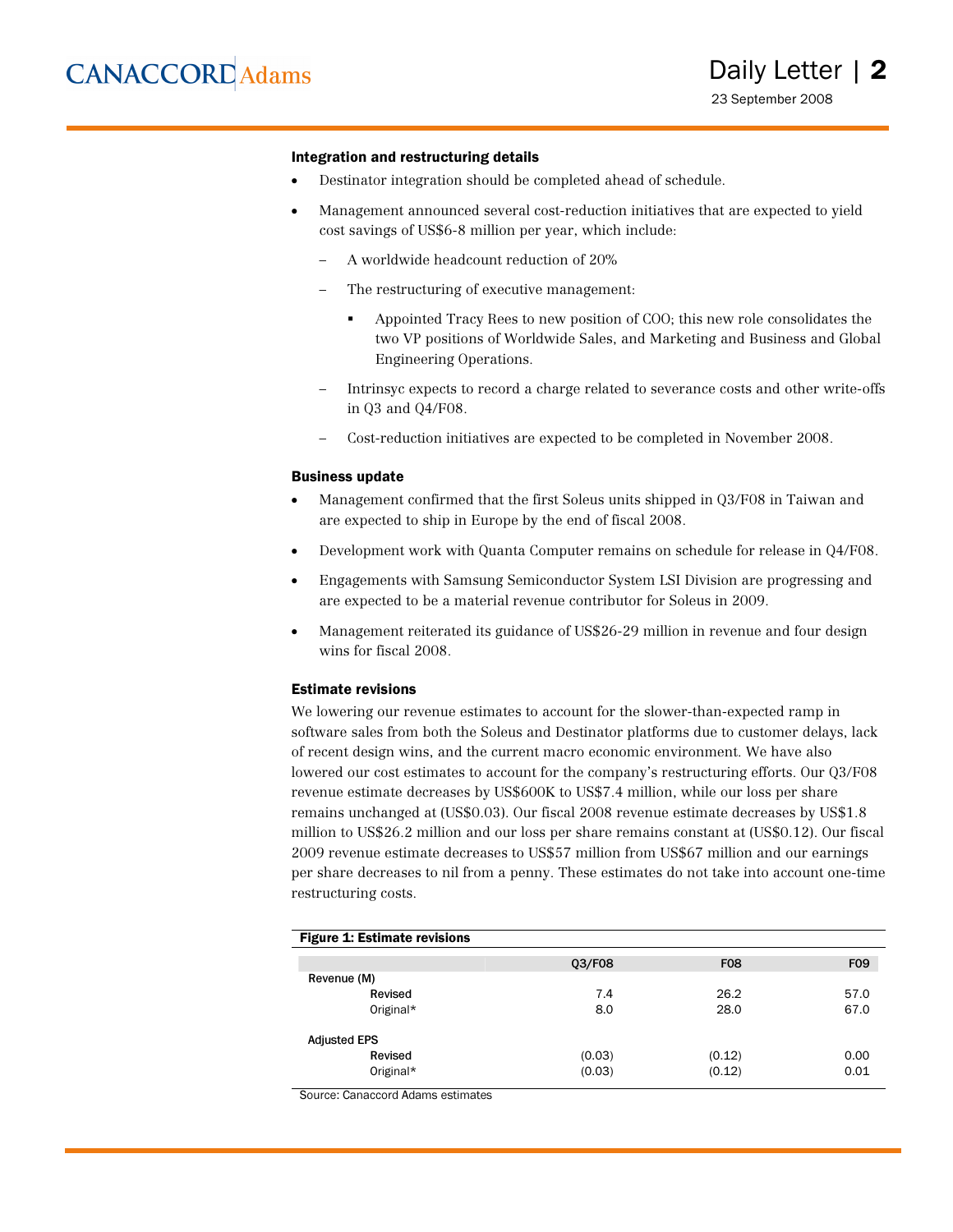#### Valuation

Intrinsyc trades at 0.3x our new fiscal 2009 revenue estimate of US\$57 million. This is based on our assumed Q3 ending cash balance of US\$20 million and 161.9 million issued shares. Our C\$0.75 12-month target price translates into a 1.8x EV/sales multiple.

| <b>Figure 2: Comparables</b> |               |         |             |        |         |        |         |            |           |             |                 |             |           |
|------------------------------|---------------|---------|-------------|--------|---------|--------|---------|------------|-----------|-------------|-----------------|-------------|-----------|
|                              |               |         |             |        | Revenue |        |         | <b>EPS</b> |           |             | <b>EV/Sales</b> | P/E         |           |
| Company                      | <b>Ticker</b> | Ex.     | <b>LAST</b> | 2008E  | 2009E   | Growth | 2008E   | 2009E      | Growth    | <b>F08E</b> | <b>F09E</b>     | <b>F08E</b> | F09E      |
| Access                       | 4813          | $:$ TSE | 209.100     | 30.800 | 34.600  | 12%    | 2.442   | 5.576      | <b>NM</b> | 2.2         | 1.9             | <b>NM</b>   | 37.5      |
| Call Genie                   | GNE.          | :V      | \$0.19      |        | 23      | NM     | $-0.19$ | $-0.02$    | <b>NM</b> | 0.5         | 0.1             | NM          | <b>NM</b> |
| Esmertec                     | <b>ESMN</b>   | : EB    | SFr. 9.39   | 47     | 61      | 29%    | $-0.11$ | 0.05       | $-149%$   | 4.7         | 3.6             | <b>NM</b>   | <b>NM</b> |
| <b>Red Hat</b>               | <b>RHT</b>    | : N     | \$17.85     | 675    | 814     | 21%    | 0.75    | 0.89       | 19%       | 4.6         | 3.8             | 23.8        | 20.1      |
| Research In Motion           | <b>RIMM</b>   | : Q     | \$97.84     | 12.148 | 17.978  | 48%    | 4.44    | 6.70       | 51%       | 4.5         | 3.0             | 22.0        | 14.6      |
| <b>Wind River</b>            | <b>WIND</b>   | : Q     | \$9.93      | 371    | 414     | 12%    | 0.50    | 0.60       | 20%       | 1.9         | 1.7             | 19.9        | 16.6      |
| Average                      |               |         |             |        |         | 24%    |         |            | $-15%$    | 3.0         | 2.4             | 21.9        | 22.2      |
| Median                       |               |         |             |        |         | 21%    |         |            | 19%       | 3.3         | 2.5             | 22.0        | 18.3      |
| Intrinsyc                    | ICS.          | : T     | \$0.24      | 26     | 57      | 118%   | $-0.12$ | 0.00       | <b>NM</b> | 0.7         | 0.3             | <b>NM</b>   | <b>NM</b> |
| Intrinsyc                    | ICS.          | : T     | \$0.75      | 26     | 57      | 118%   | $-0.12$ | 0.00       | NM        | 3.8         | 1.8             | <b>NM</b>   | <b>NM</b> |

Source: Bloomberg, Thomson One, Baseline, Canaccord Adams estimates

#### Investment risks

The main risks to our outlook include the competitive environment intensifying, design wins taking longer than expected to close, design wins not translating into material revenue due to failed device launches, ESG division revenue erosion, and key management leaving the firm. Other risks include litigation, adverse F/X trends, slower-than-expected growth in the mobile device market, faster-than-expected ASP erosion at handset OEM/ODMs pressuring Intrinsyc's ASPs down significantly, and broader macroeconomic forces impacting the market.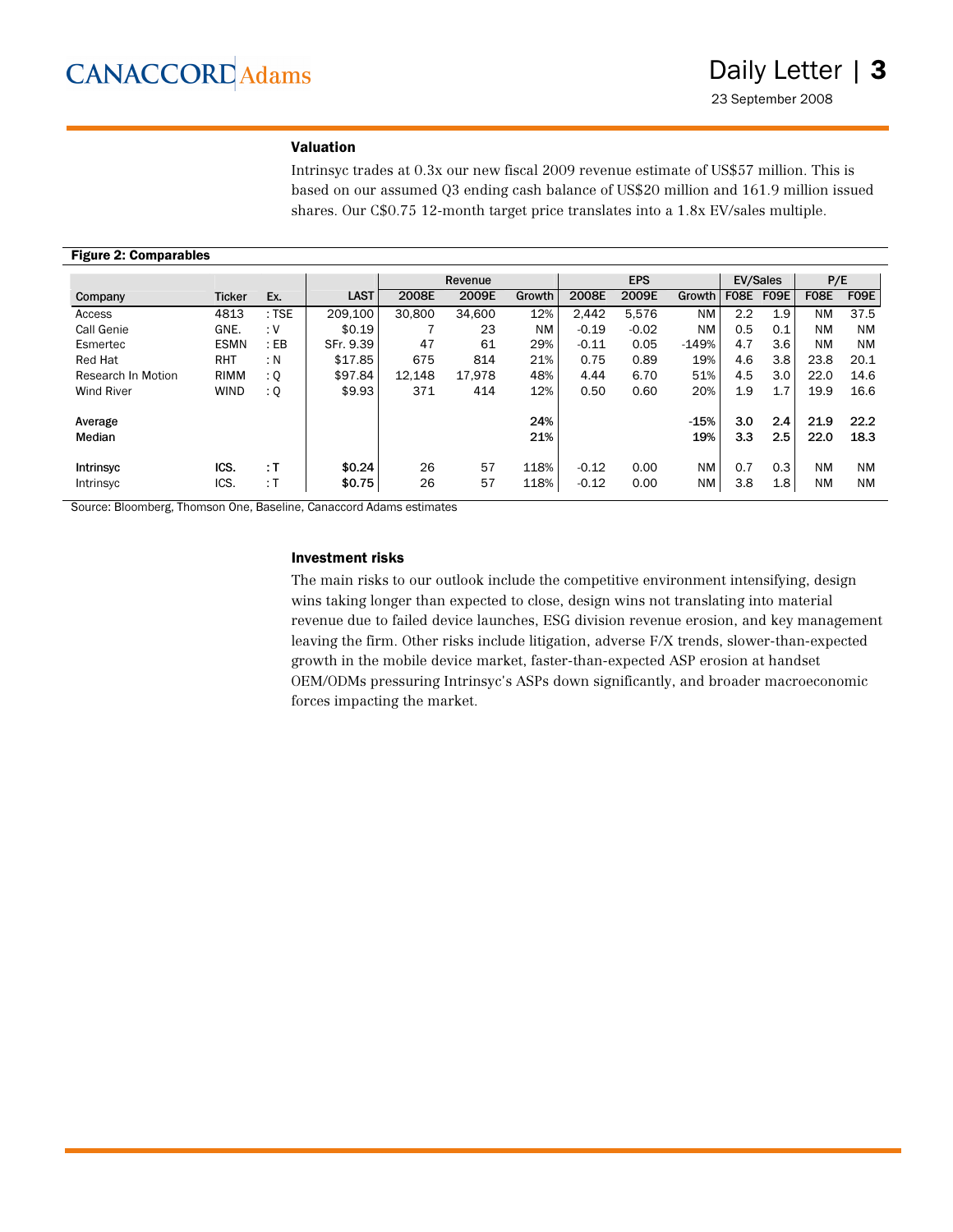### **APPENDIX: IMPORTANT DISCLOSURES**<br>**Analyst Certification:** Each author

Each authoring analyst of Canaccord Adams whose name appears on the front page of this investment research hereby certifies that (i) the recommendations and opinions expressed in this investment research accurately reflect the authoring analyst's personal, independent and objective views about any and all of the designated investments or relevant issuers discussed herein that are within such authoring analyst's coverage universe and (ii) no part of the authoring analyst's compensation was, is, or will be, directly or indirectly, related to the specific recommendations or views expressed by the authoring analyst in the investment research.

Site Visit: An analyst has visited Intrinsyc's material operations in Vancouver, BC, Canada. No payment or reimbursement was received from the issuer for the related travel costs.

#### Price Chart:\*



\* Price charts assume event 1 indicates initiation of coverage or the beginning of the measurement period.

| <b>Distribution of Ratings:</b>                                     |                                                                                                                                                                                                                                                                                                                                                                                                                                                                                                                                                                       | Coverage Universe |        | <b>IB</b> Clients |                                                                                                                                                                                                                             |
|---------------------------------------------------------------------|-----------------------------------------------------------------------------------------------------------------------------------------------------------------------------------------------------------------------------------------------------------------------------------------------------------------------------------------------------------------------------------------------------------------------------------------------------------------------------------------------------------------------------------------------------------------------|-------------------|--------|-------------------|-----------------------------------------------------------------------------------------------------------------------------------------------------------------------------------------------------------------------------|
| Global Stock Ratings                                                | Rating                                                                                                                                                                                                                                                                                                                                                                                                                                                                                                                                                                | #                 | $\%$   | $\%$              |                                                                                                                                                                                                                             |
| (as of 2 September 2008)                                            | Buy                                                                                                                                                                                                                                                                                                                                                                                                                                                                                                                                                                   | 367               | 63.2%  | 36.5%             |                                                                                                                                                                                                                             |
|                                                                     | Speculative Buy                                                                                                                                                                                                                                                                                                                                                                                                                                                                                                                                                       | 55                | 9.5%   | 61.8%             |                                                                                                                                                                                                                             |
|                                                                     | Hold                                                                                                                                                                                                                                                                                                                                                                                                                                                                                                                                                                  | 136               | 23.4%  | 17.6%             |                                                                                                                                                                                                                             |
|                                                                     | Sell                                                                                                                                                                                                                                                                                                                                                                                                                                                                                                                                                                  | 23                | 4.0%   | $8.7\%$           |                                                                                                                                                                                                                             |
|                                                                     |                                                                                                                                                                                                                                                                                                                                                                                                                                                                                                                                                                       | 581               | 100.0% |                   |                                                                                                                                                                                                                             |
| <b>Canaccord Ratings</b><br>System:                                 | BUY: The stock is expected to generate risk-adjusted returns of over 10% during the next 12 months.<br>HOLD: The stock is expected to generate risk-adjusted returns of 0-10% during the next 12 months.<br>SELL: The stock is expected to generate negative risk-adjusted returns during the next 12 months.<br>NOT RATED: Canaccord Adams does not provide research coverage of the relevant issuer.<br>"Risk-adjusted return" refers to the expected return in relation to the amount of risk associated with the<br>designated investment or the relevant issuer. |                   |        |                   |                                                                                                                                                                                                                             |
| <b>Risk Qualifier:</b>                                              | <b>SPECULATIVE:</b> Stocks bear significantly higher risk that typically cannot be valued by normal fundamental<br>criteria. Investments in the stock may result in material loss.                                                                                                                                                                                                                                                                                                                                                                                    |                   |        |                   |                                                                                                                                                                                                                             |
| <b>Canaccord Adams Research Disclosures as of 23 September 2008</b> |                                                                                                                                                                                                                                                                                                                                                                                                                                                                                                                                                                       |                   |        |                   |                                                                                                                                                                                                                             |
|                                                                     | Company                                                                                                                                                                                                                                                                                                                                                                                                                                                                                                                                                               |                   |        |                   | Disclosure                                                                                                                                                                                                                  |
|                                                                     | Intrinsyc Software International Inc.                                                                                                                                                                                                                                                                                                                                                                                                                                                                                                                                 |                   |        |                   | 1A, 2, 3, 7                                                                                                                                                                                                                 |
|                                                                     |                                                                                                                                                                                                                                                                                                                                                                                                                                                                                                                                                                       |                   |        |                   |                                                                                                                                                                                                                             |
| 1                                                                   | to the relevant issuer:<br>A. investment banking services.                                                                                                                                                                                                                                                                                                                                                                                                                                                                                                            |                   |        |                   | The relevant issuer currently is, or in the past 12 months was, a client of Canaccord Adams or its affiliated<br>companies. During this period, Canaccord Adams or its affiliated companies provided the following services |

- B. non-investment banking securities-related services.
- C. non-securities related services.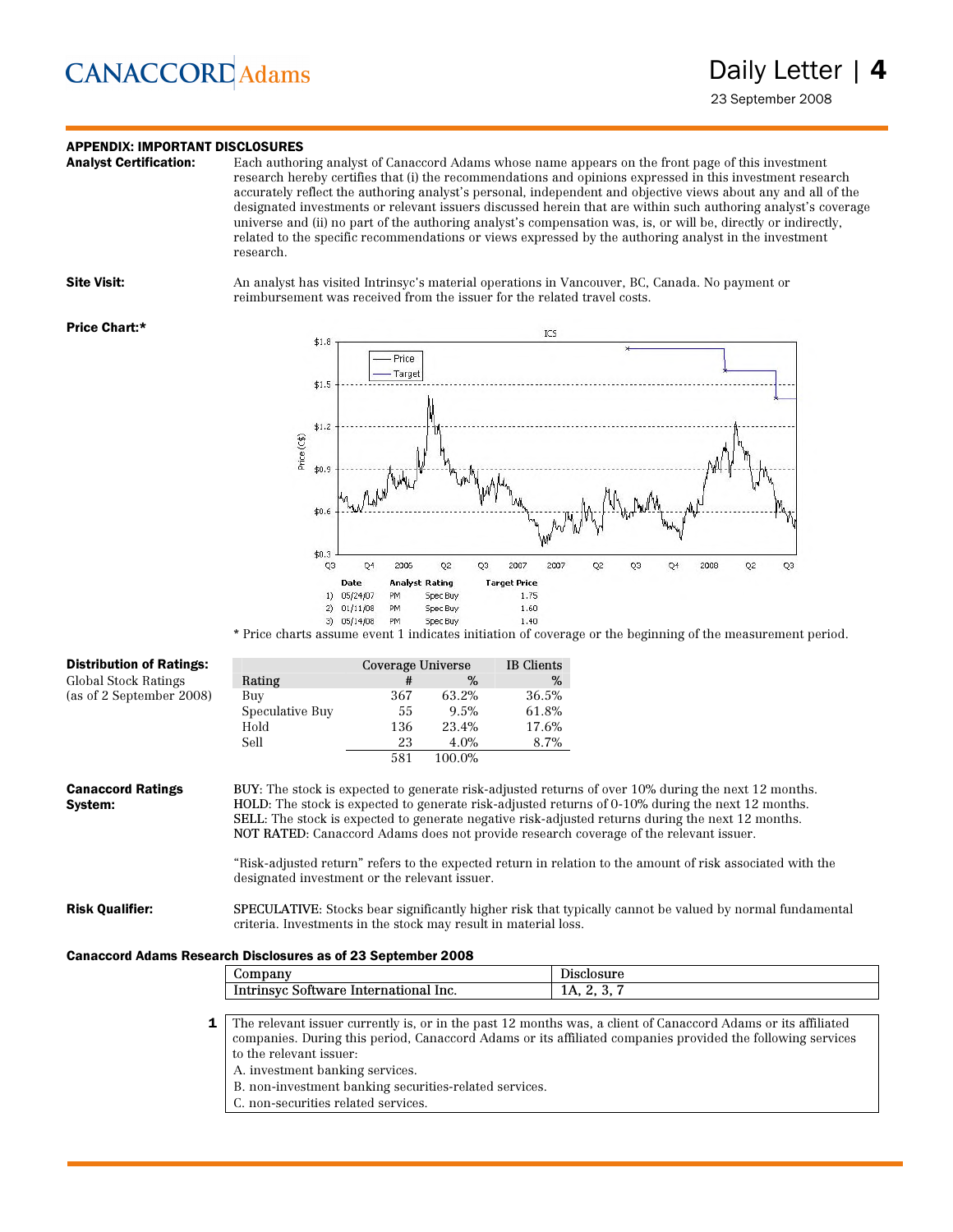23 September 2008

2 In the past 12 months, Canaccord Adams or its affiliated companies have received compensation for Corporate Finance/Investment Banking services from the relevant issuer.

3 In the past 12 months, Canaccord Adams or any of its affiliated companies have been lead manager, co-lead manager or co-manager of a public offering of securities of the relevant issuer or any publicly disclosed offer of securities of the relevant issuer or in any related derivatives.

- 4 Canaccord Adams acts as corporate broker for the relevant issuer and/or Canaccord Adams or any of its affiliated companies may have an agreement with the relevant issuer relating to the provision of Corporate Finance/Investment Banking services.
- 5 Canaccord Adams or any of its affiliated companies is a market maker or liquidity provider in the securities of the relevant issuer or in any related derivatives.
- 6 In the past 12 months, Canaccord Adams, its partners, affiliated companies, officers or directors, or any authoring analyst involved in the preparation of this investment research has provided services to the relevant issuer for remuneration, other than normal course investment advisory or trade execution services.
- 7 Canaccord Adams intends to seek or expects to receive compensation for Corporate Finance/Investment Banking services from the relevant issuer in the next six months.
- 8 The authoring analyst, a member of the authoring analyst's household, or any individual directly involved in the preparation of this investment research, has a long position in the shares or derivatives, or has any other financial interest in the relevant issuer, the value of which increases as the value of the underlying equity increases.
- 9 The authoring analyst, a member of the authoring analyst's household, or any individual directly involved in the preparation of this investment research, has a short position in the shares or derivatives, or has any other financial interest in the relevant issuer, the value of which increases as the value of the underlying equity decreases.
- **10** Those persons identified as the author(s) of this investment research, or any individual involved in the preparation of this investment research, have purchased/received shares in the relevant issuer prior to a public offering of those shares, and such person's name and details are disclosed above.
- 11 A partner, director, officer, employee or agent of Canaccord Adams and its affiliated companies, or a member of his/her household, is an officer, or director, or serves as an advisor or board member of the relevant issuer and/or one of its subsidiaries, and such person's name is disclosed above.
- 12 As of the month end immediately preceding the date of publication of this investment research, or the prior month end if publication is within 10 days following a month end, Canaccord Adams or its affiliate companies, in the aggregate, beneficially owned 1% or more of any class of the total issued share capital or other common equity securities of the relevant issuer or held any other financial interests in the relevant issuer which are significant in relation to the investment research (as disclosed above).
- 13 As of the month end immediately preceding the date of publication of this investment research, or the prior month end if publication is within 10 days following a month end, the relevant issuer owned 1% or more of any class of the total issued share capital in Canaccord Adams or any of its affiliated companies.
- **14** Other specific disclosures as described above.

Canaccord Adams is the business name used by certain subsidiaries of Canaccord Capital Inc., including Canaccord Adams Inc., Canaccord Adams Limited, and Canaccord Adams, a division of Canaccord Capital Corporation. Clients of Canaccord Adams, in the past 12 months, may have been clients of Canaccord Capital Corporation, Canaccord Capital (Europe) Limited, Canaccord Capital Corporation USA Inc., and/or Adams Harkness Financial Group Ltd. The authoring analysts who are responsible for the preparation of this investment research are employed by Canaccord Adams, a securities broker-dealer with principal offices located in Vancouver, Calgary, Toronto, Montreal (all Canada), Boston, New York, San Francisco (all US) and London (UK).

In the event that this is compendium investment research (covering six or more relevant issuers), Canaccord Adams and its affiliated companies may choose to provide specific disclosures of the subject companies by reference, as well as its policies and procedures regarding the dissemination of investment research. To access this material or for more information, please send a request to Canaccord Adams Research, Attn: Disclosures, P.O. Box 10337 Pacific Centre, 2200-609 Granville Street, Vancouver, BC, Canada V7Y 1H2 or disclosures@canaccordadams.com. The authoring analysts who are responsible for the preparation of this investment research have received (or will receive) compensation based upon (among other factors) the Corporate Finance/Investment Banking revenues and general profits of Canaccord Adams. However, such authoring analysts have not received, and will not receive, compensation that is directly based upon or linked to one or more specific Corporate Finance/Investment Banking activities, or to recommendations contained in the investment research.

Canaccord Adams and its affiliated companies may have a Corporate Finance/Investment Banking or other relationship with the company that is the subject of this investment research and may trade in any of the designated investments mentioned herein either for their own account or the accounts of their customers, in good faith or in the normal course of market making. Accordingly, Canaccord Adams or their affiliated companies, principals or employees (other than the authoring analyst(s) who prepared this investment research) may at any time have a long or short position in any such designated investments, Related designated investments or in